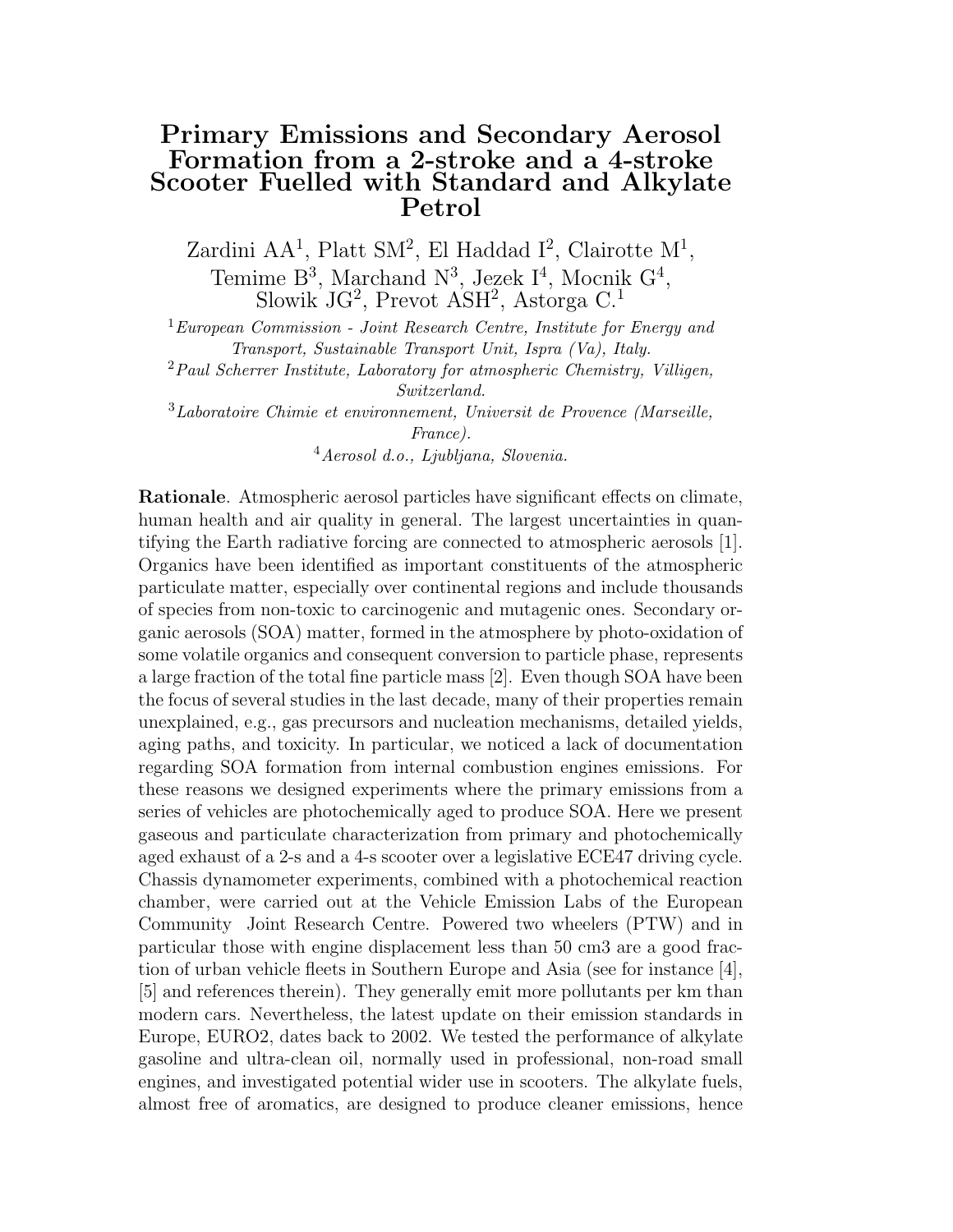reducing health risks and increasing engine lifetime. Aromatics are known to be important SOA precursors [3]; we therefore expect a lower SOA yield when alkylate fuels is used.

Experimental. Besides the regulated compounds (CO, THC+NOx), we monitored a range of exhaust constituents, both in gas and particle phases, with online and offline state of the art techniques: aerosol (HR-ToF-AMS, Aerodyne) and proton transfer reaction (HR-ToF-PTR-MS, Ionicon) mass spectrometers; Fourier transformed infrared spectroscopy (MKS-2030-HS); gas and liquid chromatography. Details on the PSI mobile smog chamber, AMS and other instruments can be found at:

http://www.psi.ch/lac/instruments-and-tools. Details on the PTR-MS can be found at: http://www.ionicon.com. Details on the Vehicle Emission Laboratories of the European Community can be found at:

http://iet.jrc.ec.europa.eu/clean-and-efficient-vehicles-cleeve.

Preliminary Results. Preliminary results can be summarized as follow:

- Alkylate fuel reduces Particle Mass considerably
- Beneficial effect on NH3 emissions (4-s moped)
- Mopeds produce a large amount of secondary organic aerosol
- Alkylate fuels significantly reduces SOA and the ratio secondary/primary aerosols

Since SOA is comparable or larger than primary with standard fuel, SOA must be considered when comparing particle mass ambient levels to vehicle emissions. Also, considerable primary particle mass and SOA reduction with alkylate fuel are observed, suggesting that alkylate fuels specifically designed for PTW would have a strong beneficial effect on air quality. Results on NH3 might be related to the different 2-s/4-s technology and will not be commented further at this stage of the analysis.

# References

- [1] IPCC Working Group I: http://www.ipcc.ch/
- [2] Zhang et al. GRL, 34, 2007.
- [3] Odum et al. Science 276, 96, 1997.
- [4] Adam T. et al., Env. Sci. Tech., 44, 2010.
- [5] Clairotte et al., Analytica Chimica Acta, 717, 2, 2012.